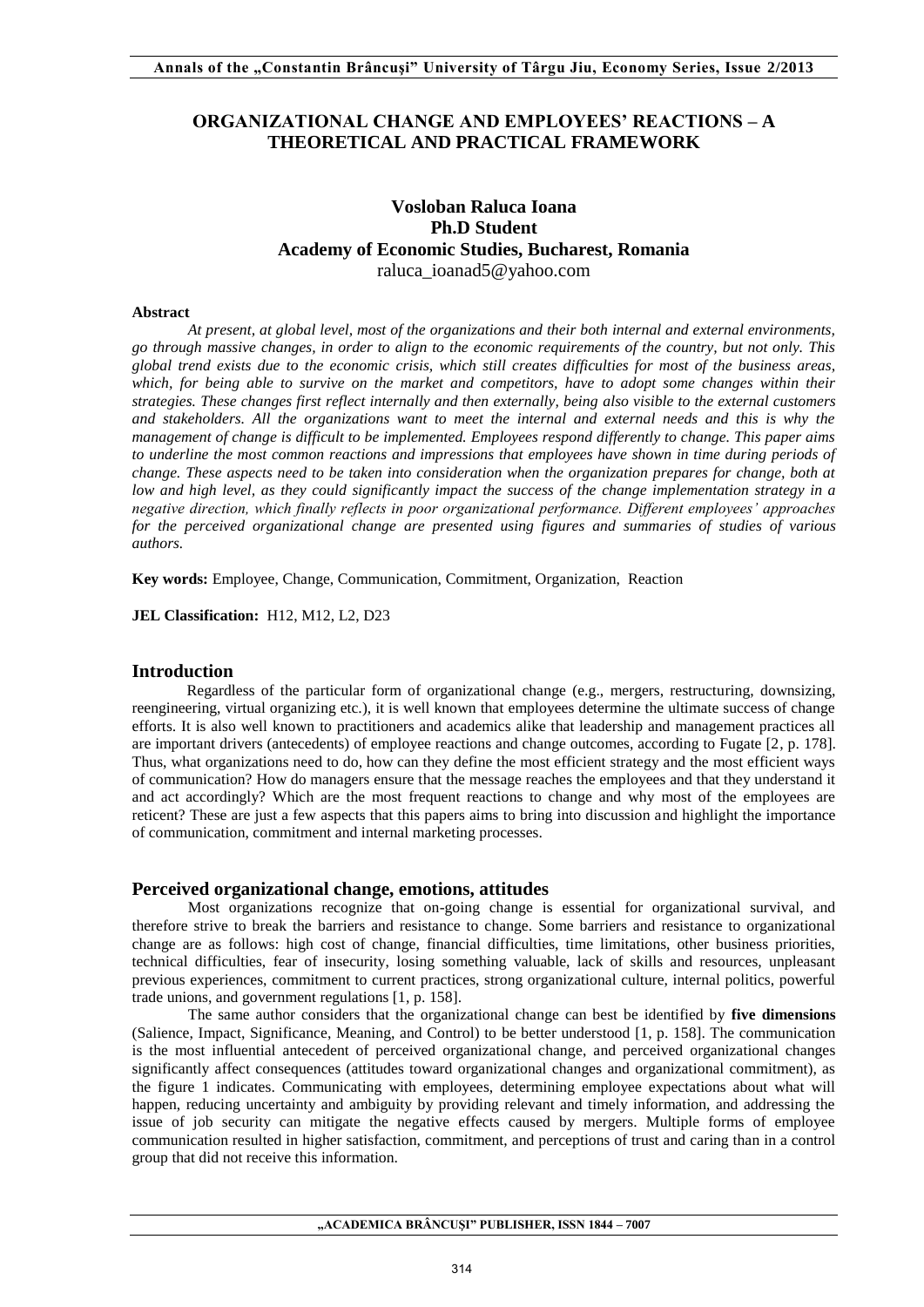

**Figure. 1 Model of perceived organizational change** 

**Source:** Chun-Fang Chiang, 2010, Perceived organizational change in the hotel industry: An implication of change schema, International Journal of Hospitality Management, vol. 29, pp.157–167, p. 158

In addition to this, however, expansion in the business means there are lots of new opportunities for the right people with the right skills, as per a case study [18, p. 18]. Moreover, the following figure 2 delineates the overall mechanism by which people–change fit conveys the positive effects of job security and training on post change performance [3, p.2]. Thus, the change must promise the employees' job security and must provide the necessary guidelines and trainings for achieving the necessary knowledge. In the same time, the new job description needs to respond to the employee's requirements and professional skills, aspects that lead to an easier acceptance of the change and to a positive attitude towards it, which will finally enhance the individual and organizational performance.

**Figure 2. Theoretical framework of employee adaption to organizational change** 



**Source:** Goo Hyeok Chung, Jing Dub, Jin Nam Choi, 2013*,* How do employees adapt to organizational change driven by cross-border M&As? A case in China, Journal of World Business, p. 2, Elsevier Inc.

According to Morteza et al [13, p.165], employees who experience spiritual values in the workplace feel more affectively attached to their organization and at the same time experience a sense of obligation and loyalty towards it. Employees who know their values and purposes meet the values and mission of the organization as well; perceive the environment and atmosphere of the organization positively and are sensitive to perform duties better and improve the picture of the organization.

Moreover, the effects of different forms of financial participation rest on the impact they have on employee attitudes and perceptions worth to be mentioned. Thus, financial participation should be designed to maximize perceptions of fairness and encourage support among those involved. As noted above, this should be achieved by incorporating employee participation and consultation in the design and administration of the ownership plans. Further, organizations can reduce the risk of investing in financial participation arrangements that lead nowhere, or that even have negative effects on employee attitudes and behavior, by monitoring reactions in the workforce, considers Kuvaas [8, p. 208].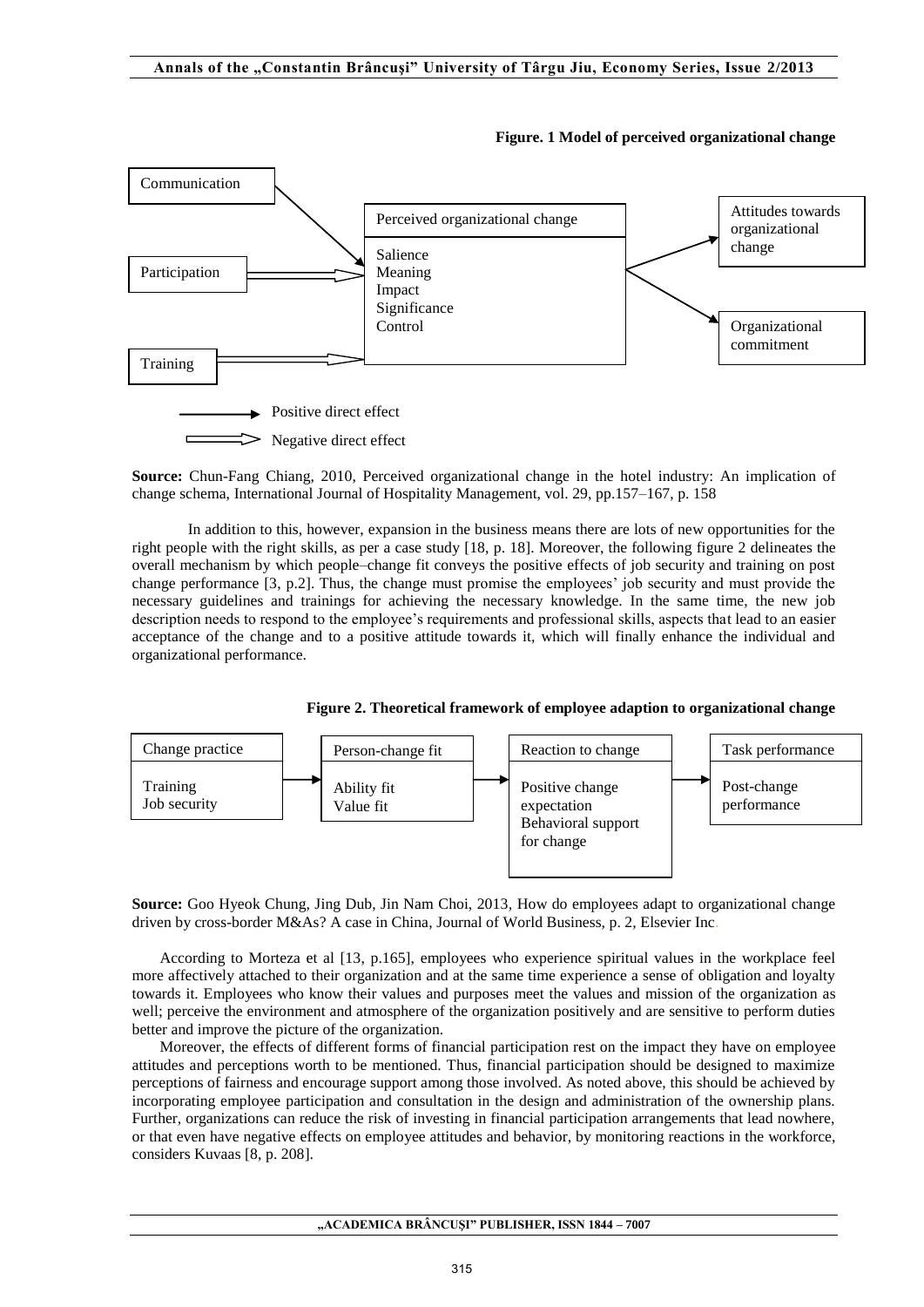Klarner et al [6, p.333] states that, according to the traditional understanding, employees have to adapt to organizational change and learn new strategies to achieve redefined goals while being resilient to setbacks during change. **Employees' adaptive behavior is driven by their emotions**. Prior studies on employees' emotions during change often characterize emotions in terms of hedonic tone or pleasantness. They are classified as either positive emotions, such as joy and excitement, or negative emotions, such as fear and grief. In the context of organizational change, positive emotions include being confident about change and enhance trust, leading to commitment and emotional engagement, while negative emotions include feeling stressed or insecure about change, leading to mistrust and resistance. With all these, studying emotions during a single change does not explain the need to change repeatedly [17].

Based on the definition of emotions and change as ongoing processes, there are two change scenarios *sequential* and *simultaneous* changes — and derive some future research suggestions that constitute a new research agenda for emotions during change [6, p. 338]:

- Scholars examining employee emotions during sequential changes are advised to analyze how emotions evolve within and across different change processes
- To study how emotional experience accumulates over time and impacts cognitive appraisal
- To examine how the timing of changes and emotional contagion impact employee emotions and their coping behaviors.
- To explore the processes and interrelations of cognitive appraisal and behavioral coping related to multiple changes
- To explore how employees build emotional experience if confronted with several changes at the same time.

In an another study conducted in 2008, Jones et al [5, p. 309] investigated employees' subjective experience of organizational change, and how perceptions of change differed across levels of the organization. Three broad categories of issues were identified: **emotional and attitudinal issues, change process issues and outcome issues**. All participants emphasized their positive attitudes toward the change, yet they also highlighted the problematic nature of achieving effective communication, conflict and negative attitudes to the change. There was a strong emphasis on planning challenges. The interviews highlighted the uncertainty associated with the change, but participants focused on both positive and negative outcomes.

Attitudes are structured along three dimensions, labeled as cognitive attitudes (beliefs), emotional attitudes (individual feelings), and intentional or conative attitudes (evaluations based on past or intentional behavior). Each dimension ranges from positive to negative, as Nelissen and van Selm state in 2008 [9, p.308].

Logan et all [11, p. 156] considers that even when structural changes are desirable from a financial or operations perspective, negative employee reactions can be influential to the degree of success of the planned change. Social identity theory principles appear important to the success of change, as threats to self-esteem and social identity may be underlying factors in the unconstructive behavior of employees who experience structural organizational change.

Cynicism is a common reaction among employees during organizational change. They employ psychological contract violation theory to explain the concept of cynicism and its antecedents and consequences. The perceived quality of information, cynicism of colleagues, and trust in the administration could predict change-specific cynicism, which, in turn, leads to intention to resist change [14, p. 329].

Specific change management practices such as communication, encouraging participation, respectful attitudes toward employees and behavior modeling influence employee justice perceptions, as too does the level of organizational support in terms tangible resources. In addition to organizational practices, the character of senior management evokes employee scrutiny and perceptions of fairness [10, p. 241].

Crises and change often go hand in hand. A crisis often results in organizational changes to recover from the crisis, and many organizational changes such as a downsizing or an acquisition may be experienced as a crisis by members of an organization. Both crises and change situations are characterized by threats and opportunities [7, p. 496]. The financial crisis can, however, create very lucrative business opportunities for others, as stock prices decrease dramatically, and serious consolidation pressures increase. In many acquisitions, especially in knowledge-intensive acquisitions, human resources represent the key element [15, p. 332].

## **The positive effects of commitment**

In a study conducted in 2010, Mayer et al [12, p. 469] had some interesting findings. The authors aimed to examine how people-organization culture fit relates to employee affective commitment and intention to stay with an organization during the early stages of an organizational change. There are four basic patterns to be underlined. **The first** involves the fairly consistent evidence for positive relations, both within and across time, between ratings of perceived human relations and open systems culture with the criteria of commitment and intention to stay. It appears that the more an organization's policies and practices reflect concern for employee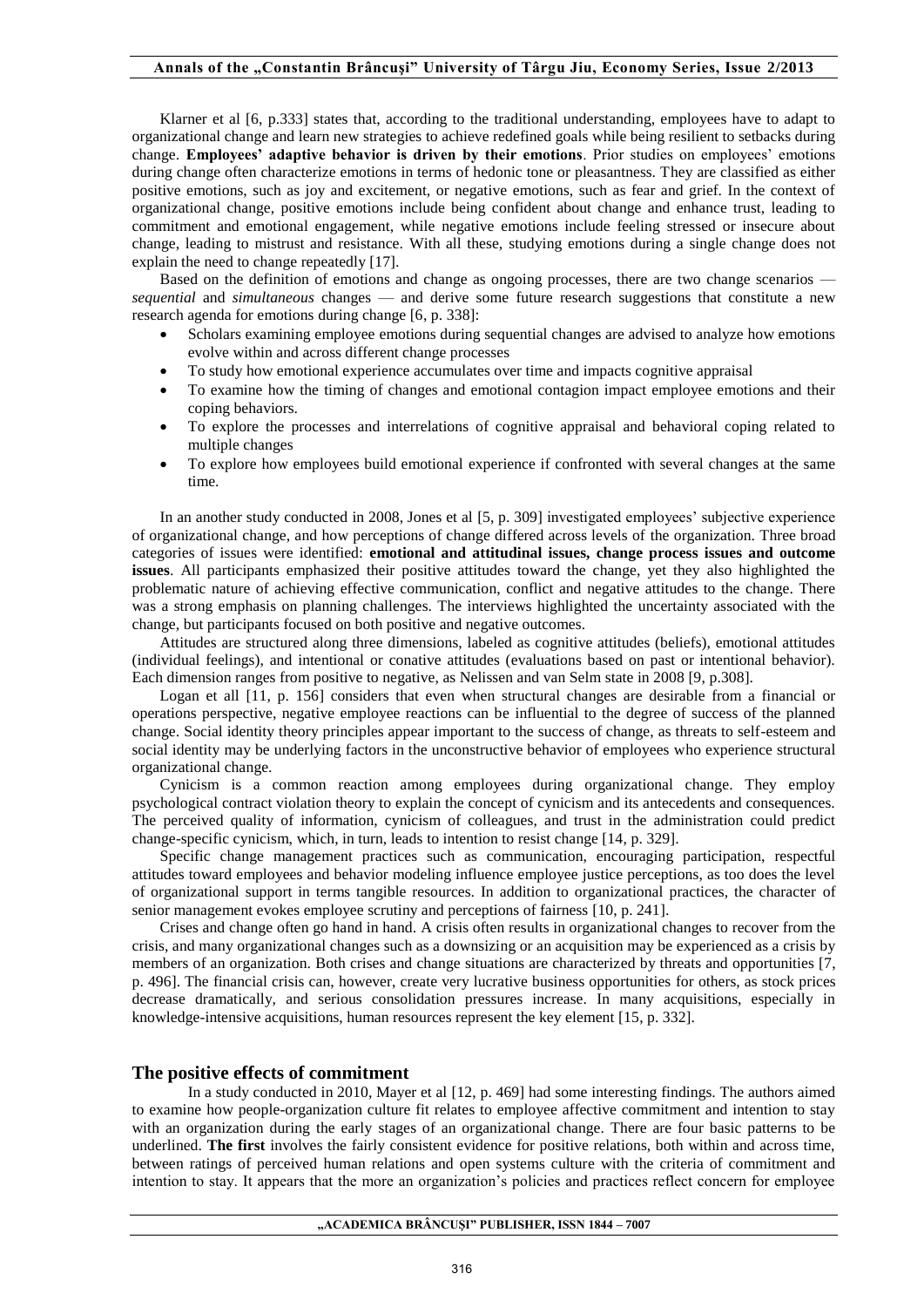morale and development (human relations) and encourage innovation and growth (open systems), the more employees want and intend to stay.

**Second**, the strongest support for the fit hypotheses was obtained in analyses involving the rational goal and internal process components of culture. This might be due to the fact that these components were the primary focus of the change initiative. Although the open systems component was also targeted for increase, and there was a desire to maintain a strong human relations orientation, the primary objective was to move away from the internal process focus that existed prior to deregulation toward a stronger rational goal focus. Even before the official launch of the change, employees were aware of the deregulation and senior management's plans for a change in strategy.

 Therefore, it is possible that employees were particularly sensitive to the current culture and their preferences regarding these two components. **Third**, the strongest and most consistent relations with culture were obtained for the criterion of commitment. Although culture ratings were related to intention to stay in some analyses, the strength of the relations was generally weaker. It appears, therefore, that perceptions of culture relate more strongly to employees' desire to maintain a relationship with the organization than with their actual behavioral intentions. This observation might reflect the fact that decisions about whether to stay or leave an organization are determined by factors other than the desire to stay. Indeed, an employee's commitment to stay with an organization can reflect obligation (normative commitment) or perceived cost (continuance commitment) as well as desire. Similarly, employees might feel embedded in their organizations or communities, making it difficult for them to leave, at least in the short term, even if this was something they wanted to do. Employees might also be reluctant to state a strong intention to stay or leave at such an early stage in the change process, preferring instead to wait and see how the change unfolds. Nevertheless, given the generally strong relation between commitment and intention to stay observed in meta-analyses, and in this study, we expect that the relations observed between culture and commitment will have implications for turnover intentions and turnover in the longer term.

**Finally**, although not predicted, the authors found some evidence that culture congruence was associated with higher levels of commitment when the ratings of perceived and preferred culture were both high than when they were both low. Employees rated the extent to which they perceived and preferred organizational policies and practices. It appears from the findings that getting what one wants produces a more positive reaction (commitment) than does not getting what one does not want.

Organizational commitment is being composed of the two conceptually distinct but empirically related concepts or components of commitment, namely the attitudinal and the behavioral. The first one represents the intensity of an individual's loyalty towards the organization and underlines his identification or involvement with it. The second one, the behavioral commitment, shows the process where individuals link themselves to an organization, because of the costs involved in leaving it [4].

In addition, within a study conducted in 2007, Tuner Parish et al [16, p. 45] **emphasized several insights to managers that could help improve change implementation efforts**. Improving employee commitment to change initiatives can have a profound impact on the success of company efforts. Affective commitment to change influences important perceptions, namely, individual learning, improved performance, and implementation success. Normative commitment to change had some influence as well, but to a lesser degree than affective commitment to change. Managers need to be aware that employee's commitment to change has effects beyond the specific implementation of a change initiative. In particular, affective commitment to change influences important attitudes about the change, such as perceptions of implementation success and improved performance. This is important because all employees should present a positive view of the change to customers and other constituents. In addition, both affective commitment to change and normative commitment to change are positively associated with individual learning.

## **Conclusions:**

Change is frequently associated with crisis – this is the main reason that explains the difficulties in managing it. One of the best methods to deal with the change is to have great internal marketing procedures, to adopt an efficient communication and to make sure that the employees have a high degree of commitment. This way, they will be able to identify the opportunities behind the change and will have a more decreased level of reticence, which leads to better performance. Employees need to feel safe, need to feel they are part of the business and part of the organization itself, to identify themselves with its values and ways of actions. For this being possible, one must agree that the communication plays an essential role and to action accordingly, making sure that employees know and understand their importance within the organization, are aware of their value and agree with the benefits brought by the change, and therefore accept it easier. Further research might focus on the main motivations that determine the employees to be reticent to organizational change and identify more innovative and efficient ways of preventing this from happening; also new ways for going through change as smooth as possible worth to be studied.